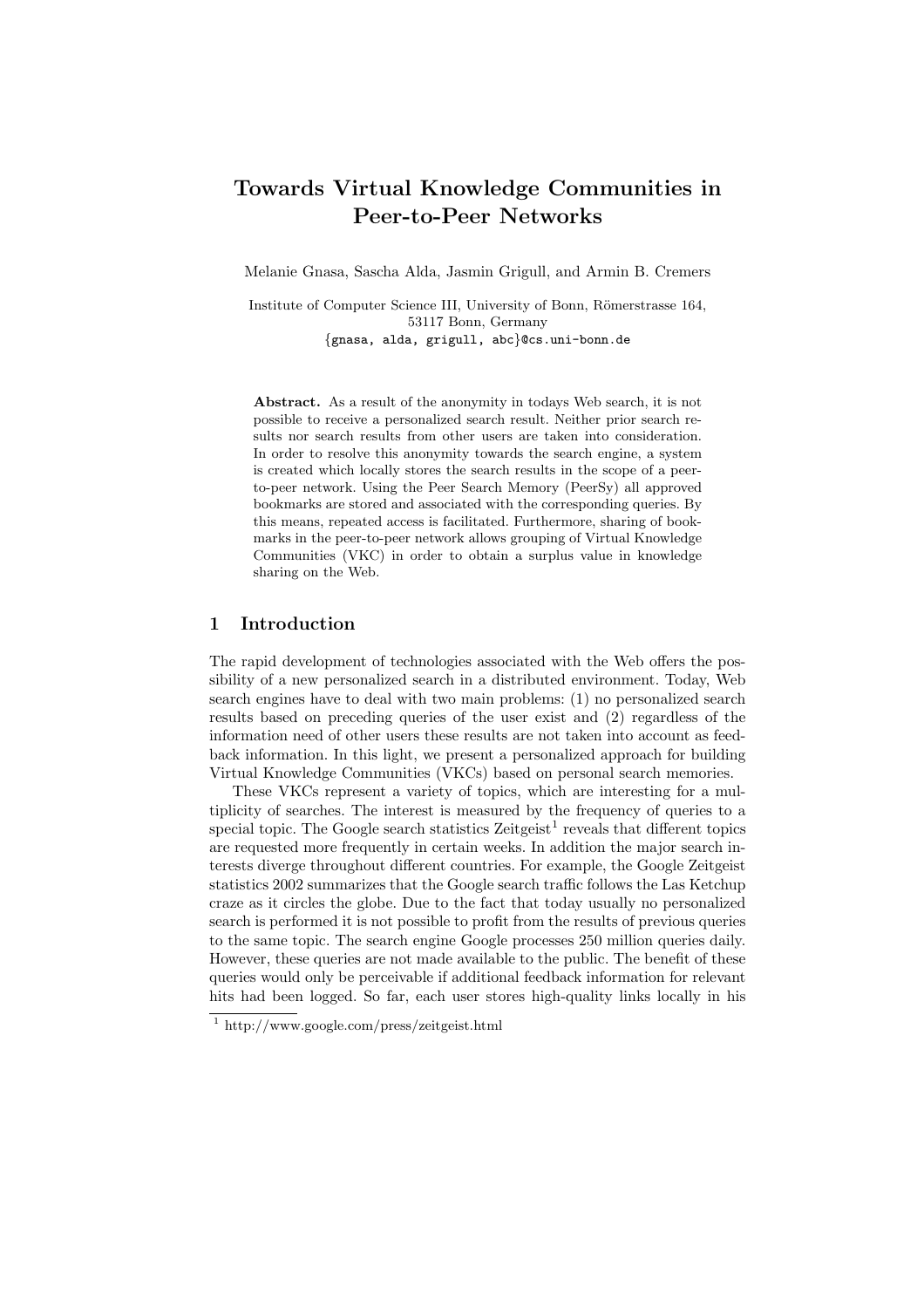bookmark or favorite list [Jones et al., 2001]. Thereby an association between queries and good links is not provided. For the surplus value of these associations throughout the multiplicity of searches two possibilities do exist: (1) the search engine provider could save the relevant hits next to all queries in a central storage or (2) each user could save his or her bookmarks locally according to the requested queries, which in turn could be shared in a distributed environment. The advantage of a pure central system is the high availability and the multiplicity of data that can be collected and retrieved. However, these systems exhibit some drawbacks, such as the existence of a single-point-of-failure: if the server fails, the whole systems will become unavailable for all depending clients. Furthermore, no support is usually provided to create VKCs to subdivide clients according to their interests or specific knowledge.

Recent peer-to-peer architectures [Barkai, 2002] are conceived to support decentralize systems as described in the second possibility. As far as reasonable, these architectures abandon from having any kind of central servers to store data. The data remains at the edges of the Internet (personal computers), thus, eliminating the single-point-of-failure problem. Each peer is thereby autonomous in the decision, to what time and to what extend data is to be shared with the environment. Another promise of peer-to-peer is the facility to build so-called peer groups, which allows groups of peers to restrict the access to distinct data to authorized peers only. In the course of our research, we propose the adoption of the peer-to-peer ideology to realize distributed knowledge communities that accomplish their members to share knowledge of Web content in terms of enriched links to specific topics.

The rest of this paper is organized as follows. Some basic assumptions about distributed knowledge sharing are illustrated in chapter 2. Chapter 3 presents PeerSy, our tool to save query-link associations in a Peer Search Memory. Our approach for Virtual Knowledge Communities is elucidated in Chapter 4. Chapter 5 gives a short survey on related work to our research. A conclusion finally sums up the main aspects of this paper and presents the future work.

# 2 Distributed Knowledge Sharing

In order to assist a user with his daily usage of the Web we need more than simple file sharing via search engines or peer-to-peer networks like Gnutella and Freenet. For the sharing of knowledge common Web technologies have to be adapted. This is the reason why we propose two techniques which are integrated into the knowledge creation cycle. These techniques are motivated by the transformations between implicit and explicit knowledge and the current state of the art of searching the Web.

The human knowledge can be divided into two categories: implicit and explicit knowledge (cf. [Nonaka, 1991], [Stanoevska-Slabeva et al., 1998]). The implicit knowledge depends on a person and is embedded into a certain context. In contrast, explicit knowledge is the externalisation of implicit knowledge, i.e. information. Explicit knowledge is perceived when information, context and ex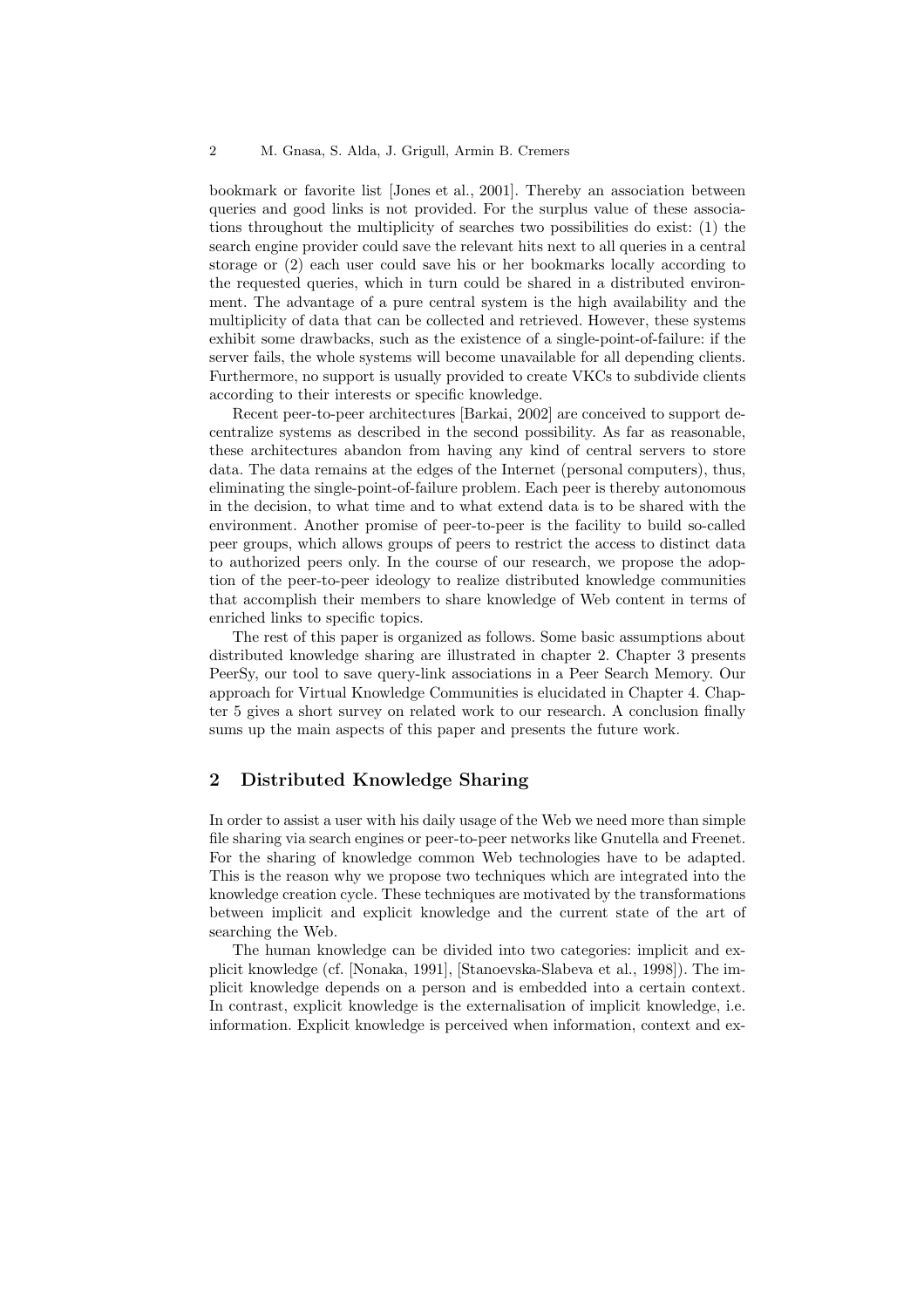periences are combined to form new implicit knowledge [Nonaka, 1991]. The creation and classification of documents is part of the externalisation process. The retrieval is part of the internalisation process. The general advantage of full text search in the Web in the context of knowledge sharing is achieved through the automatic indexing accomplished by robots. The automatic classification makes this part of the externalisation very efficient. The general disadvantage of the common full text search engines is the lack of effectiveness of the search results (e.g. caused by synonymy and polysemy of query terms). For this reason this approach is very weak for the internalisation process in the knowledge cycle (cf. [Stanoevska-Slabeva et al., 1998]).

Ideally a system should fulfill both requirements. The full text search is on the one side highly effective in the externalisation of knowledge, on the other side, however, highly ineffective in the internalisation. In order to close this gap, we have developed two approaches for a distributed knowledge sharing:

#### 1. Peer Search Memory (PeerSy)

Each user produces individual needs for his own image of the Web through evaluated links. Thus, the problem of polysemy that occurred in the context of search engines reduces itself to a local link set in a specified context. Once an ambiguous query is requested, the anonymity against the search machine can be averted and the user receives an answer, which is filtered for his or her own context. Through the additional storage of associations between queries and links lexicographic indexing can be replaced and a grouping of synonymous terms is possible. This way search histories form the basis for effective internalisation and externalisation.

#### 2. Virtual Knowledge Communities (VKC)

The structure of a distributed retrieval environment in the Web reveals the possibility to form Virtual Knowledge Communities on the basis of search memories. Each participant can thus profit from the knowledge of the group. In contrast to the classical full text search the process of the internalisation becomes more effective.

Both techniques can be integrated into the cycle of knowledge generation. Figure 1 depicts this process. Through PeerSy implicit knowledge can be transferred into explicit knowledge. A distributed Information Retrieval System based on Virtual Knowledge Communities makes the internalisation more effective.

# 3 PeerSy - Peer Search Memory

PeerSy is developed to overcome the weaknesses of the conventional search machines and the current Web browsing technology with the access to wellknown Web sites. PeerSy is integrated into the system ISKODOR which is being presently developed at the University of Bonn. ISKODOR is a knowledge tool for the World Wide Web on the basis of peer-to-peer technologies. With the help of the search interface MySearch, which is part of the ISKODOR system, the user can look for new or well-known Web sites. With MySearch the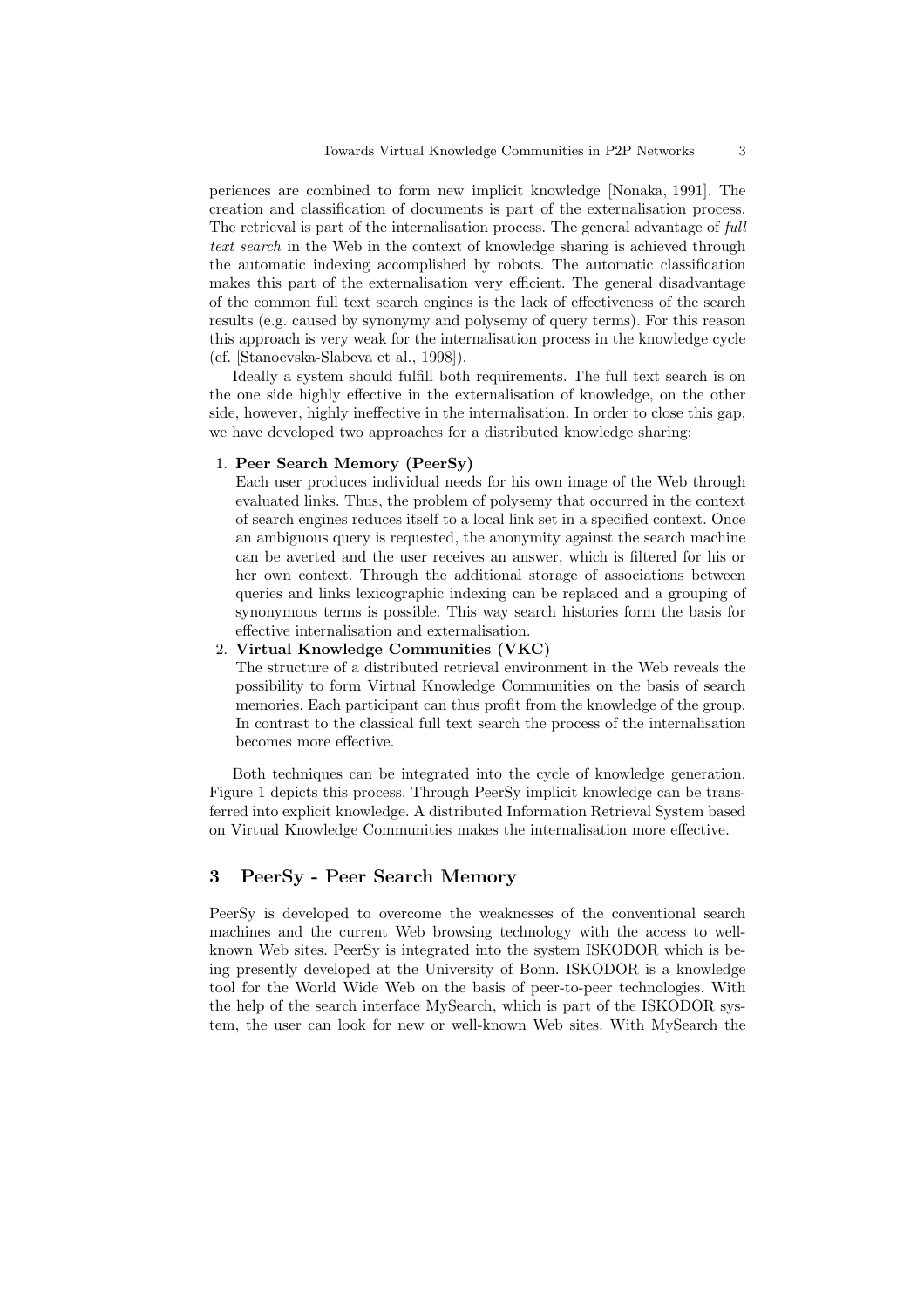#### 4 M. Gnasa, S. Alda, J. Grigull, Armin B. Cremers



Fig. 1. Knowledge generation cycle

searching process is extended to not only take place in the Web, but also in the local PeerSy database and the PeerSy contents of other peers. All sites, which have been evaluated and rated interesting by the user are stored in the personal database PeerSy. The user this way assembles his "own personal Web", which on the one hand consists only of a tiny fraction of the entire Web and on the other hand merely contains sites, which are interesting to the user. The search for well-known sites takes place in the small cutout of the Web, in his personal database only. All associations between queries and links contained in PeerSy can formally be defined as follows:

**Definition 1 (Single Associations)** A set of links  $L$  and a number of n query terms  $T$  for a peer  $p$  are given. A guery consists of at least one guery term. The set Q of all possible queries over all terms  $t \in T$  is

$$
Q_p = P(T) \setminus \{\}
$$

The set B of all possible bookmarked links to a query is

$$
B_p = P(L) \setminus \{\}
$$

The relation SingleA between the sets  $Q$  and  $B$  describes all possible single associations between a query and a set of links, which are stored in PeerSy for peer p:

$$
SingleA_p(Q_p, B_p) = \{(q, b) \in Q_p \times B_p | (q, b) \in PeerSy_p\}
$$

Thus, for each peer the individual information need is identified. A further summary of these search interests on the local peer level is waived. It cannot be assumed that certain topics are investigated representatively. Only the summary of all query-link associations over all peers makes it possible to form meaningful emphases. How these knowledge communities are formed and how the retrieval is realized to enhance the internalisation process, is described in the next section.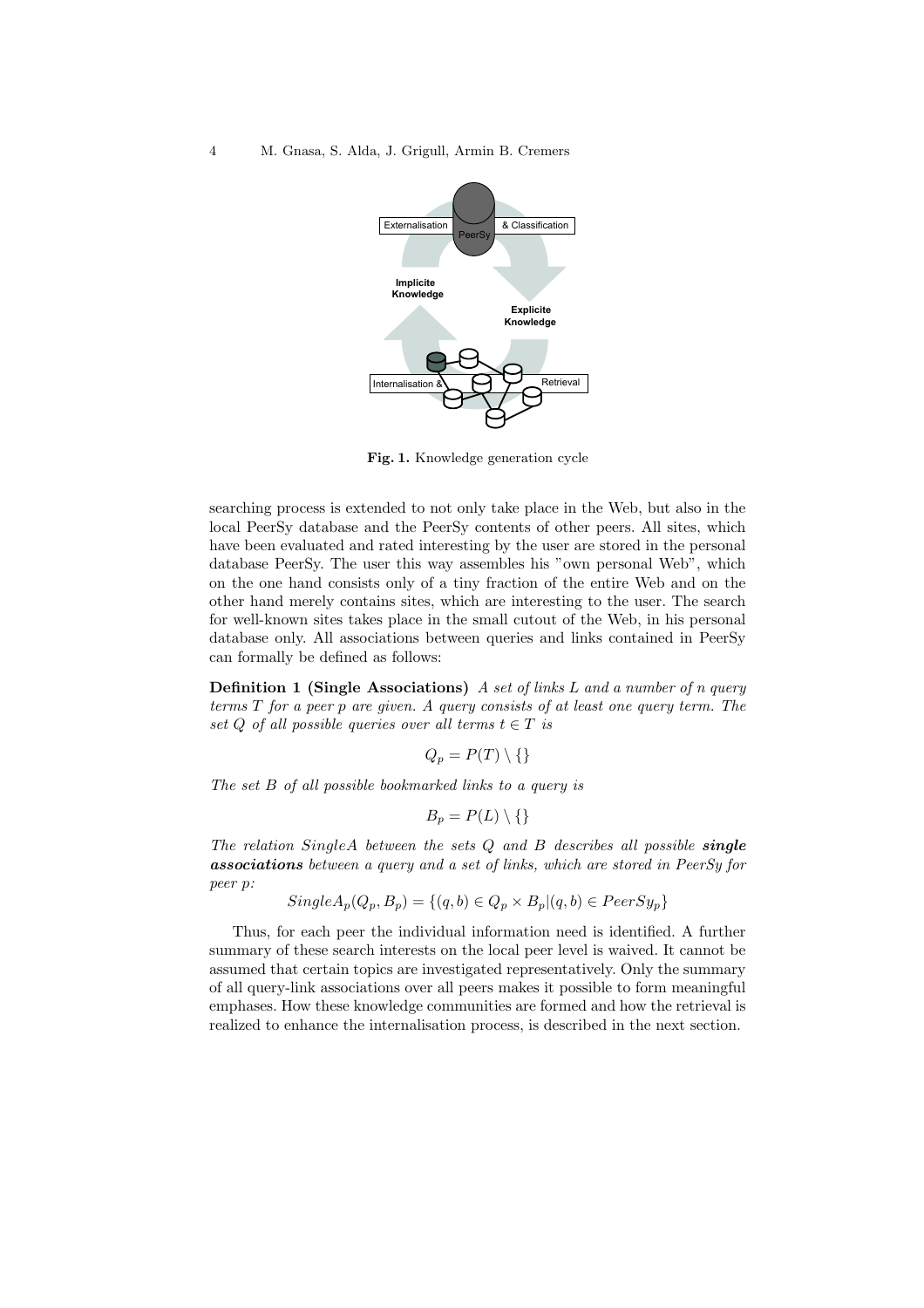## 4 Virtual Knowledge Communities

As already brought up in the introducing chapter, peer-to-peer architectures serve as the best candidate to build Virtual Knowledge Communities. Peers span a decentral virtual network over some existing physical networks, thus, hiding the complexity of connecting peers despite firewalls or subnets (see figure 2). The ability of peers to self-organize into peer groups can be utilized to build private Virtual Knowledge Communities on top of these peers. Communities represent a place for peers sharing interests or competencies within a common knowledge domain. Appropriate authorization routines thereby have to prevent the non-restrictive access to knowledge or to resources. Note that each peer can necessarily belong to multiple groups. All these concepts have been conceptualized for instance in JXTA ([Sun, 2003]), the de-facto standard protocol suite to build peer-to-peer architectures.



Fig. 2. Peer-to-Peer Network with semantic layer for Virtual Knowledge Communities

#### 4.1 Building of Virtual Knowledge Communities

Similar to the clustering of data and documents [Jain and Dubes, 1988] a Virtual Knowledge Community (VKC) is described through a selected representative. The clustering of documents results in a partition of documents, which can be described by a representative. For the building of a VKC this procedure is reversed and first the possible representative of a group is computed. All peers, which have single association that overlap with the representative can be member of this group. The growth of such Virtual Knowledge Communities is described in detail in the next subsection. The creation of representatives of VKCs from a set of n peers takes place in four steps.

In step 1 all single associations from all peers  $p$  are unified. Thus the multiset A contains all single associations from all peers:

$$
A(Q, B) = \bigcup_{p \in P} SingleA_p(Q_p, B_p)
$$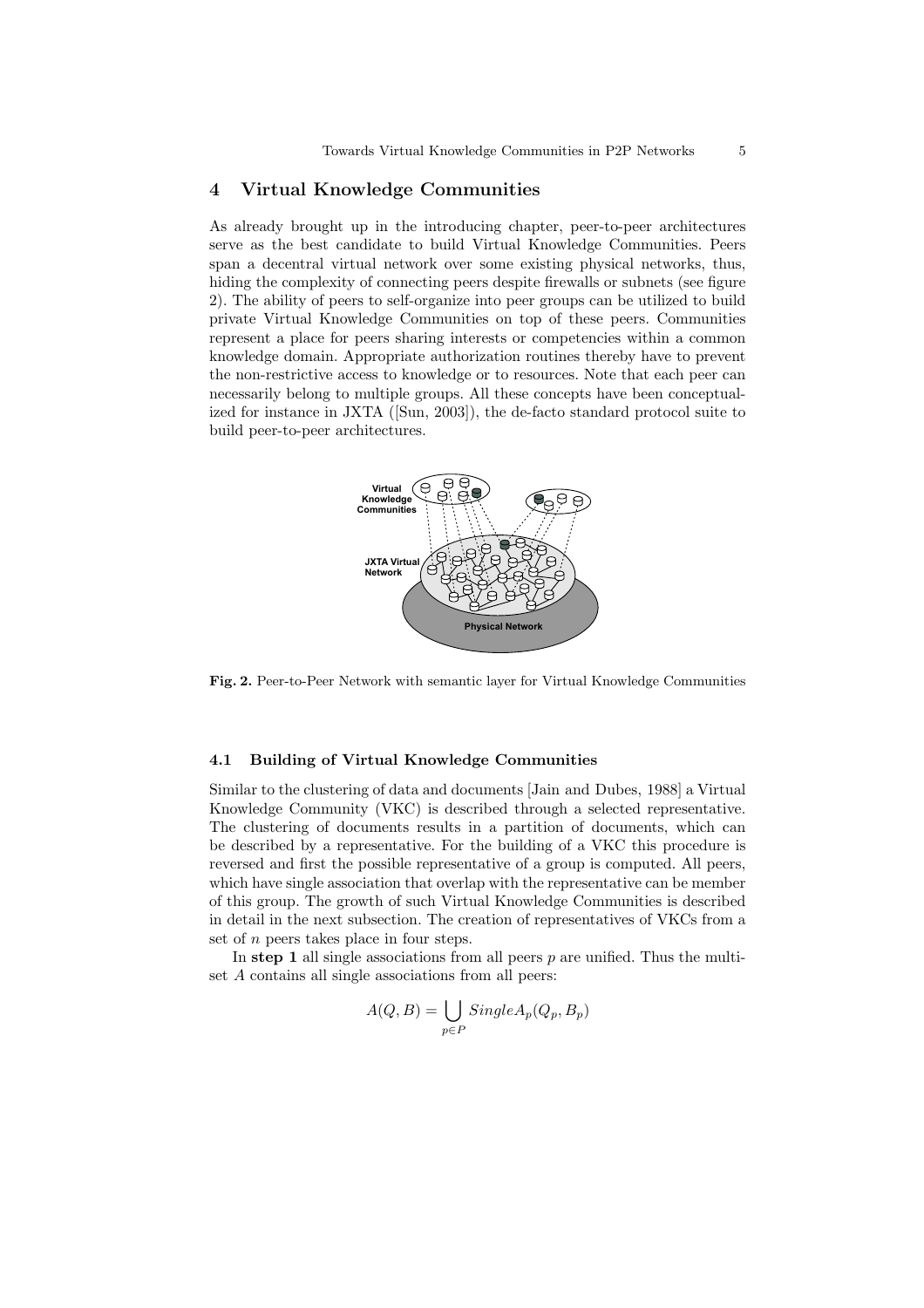with  $Q = \bigcup_{p \in P} Q_p$  and  $B = \bigcup_{p \in P} B_p$ .

In step 2 all overlapping queries and links are unified. Through the combination of all local peer interests two kinds of overlaps can be identified between elements of A. Through the combination of all local PeerSy contents it is now possible that individual query terms in different queries emerge. Therefore it is important to form the set of overlapping queries as large as possible. The combination of all these query sets is denoted QCloud. For example an element from  $QCloud$  would be the set of queries  $\{\{java\}, \{java, compiler\}, \{java, tutorial\}\}.$ Multiple occurrences of individual queries were not taken up in this example for better comprehension. Still the multi-set property of A is important and necessary to reflect repeated queries from the peers. The function QCloud over A describes the set of all overlapping queries  $u \in U = P(Q) \setminus \{\}$ :

$$
QCIoud(A) = \{u \in U | \bigcap u \neq \emptyset, u \subseteq dom A, \\ \forall v, v \subseteq dom A, \bigcap v \neq \emptyset, u \subseteq v \Rightarrow u = v\}
$$

In contrast to the union over the query terms, identical links can occur in the tuples  $(q, b) \in A$  with  $q \in Q$  and  $b \in B$ . With the function *LCloud* the set of all grouped links can be described:

$$
LCloud[u] = \bigcup Links[u]
$$

The function Links[u] is an auxiliary function and supplies the union of the pertinent link associations from the relation A to each element  $u \in U$  with:

> $Links[u] = \bigcup A[u]$ A[u] refers to the second position in the tuple  $(q, b) \in A$  $A[u] = \{b | \exists q \in u : qAb\}$

In step 3 all overlapping query and link sets are summarized. By means of the relation  $SAQ'$  (Seldom Asked Queries) all queries with the corresponding links are summed up.

$$
SAQ'(u, b) = LCloud|_{QCloud(A)} = \{(u, b)|u \in QCloud(A) \land b = LCloud[u]\}
$$

It can occur that the same links are stored to different queries. For this reason all queries for these links must be summarized in SAQ. This case appears, if the same information need with different queries is described.

$$
SAQ(u, b) = \{(u, b) | b \in rangeSAQ' \land u = \left[ \begin{array}{c} SAQ'^{-1}[b] \end{array} \right]
$$

Step 4 consists of the assignment of all VKC representatives. In the last step all elements from the relation  $SAQ'$  are selected that possess a certain size of associated queries and links. This size depends on  $x$ , the minimum number of queries, and  $y$ , the minimum number of links. Both values again depend on the total number of peers. At present the experimental investigation of these values takes place.

$$
VKC(U, B) = \{(u, b) | u \in domSAQ, b \in rangeSAQ, ||u|| > x \land ||b|| > y\}
$$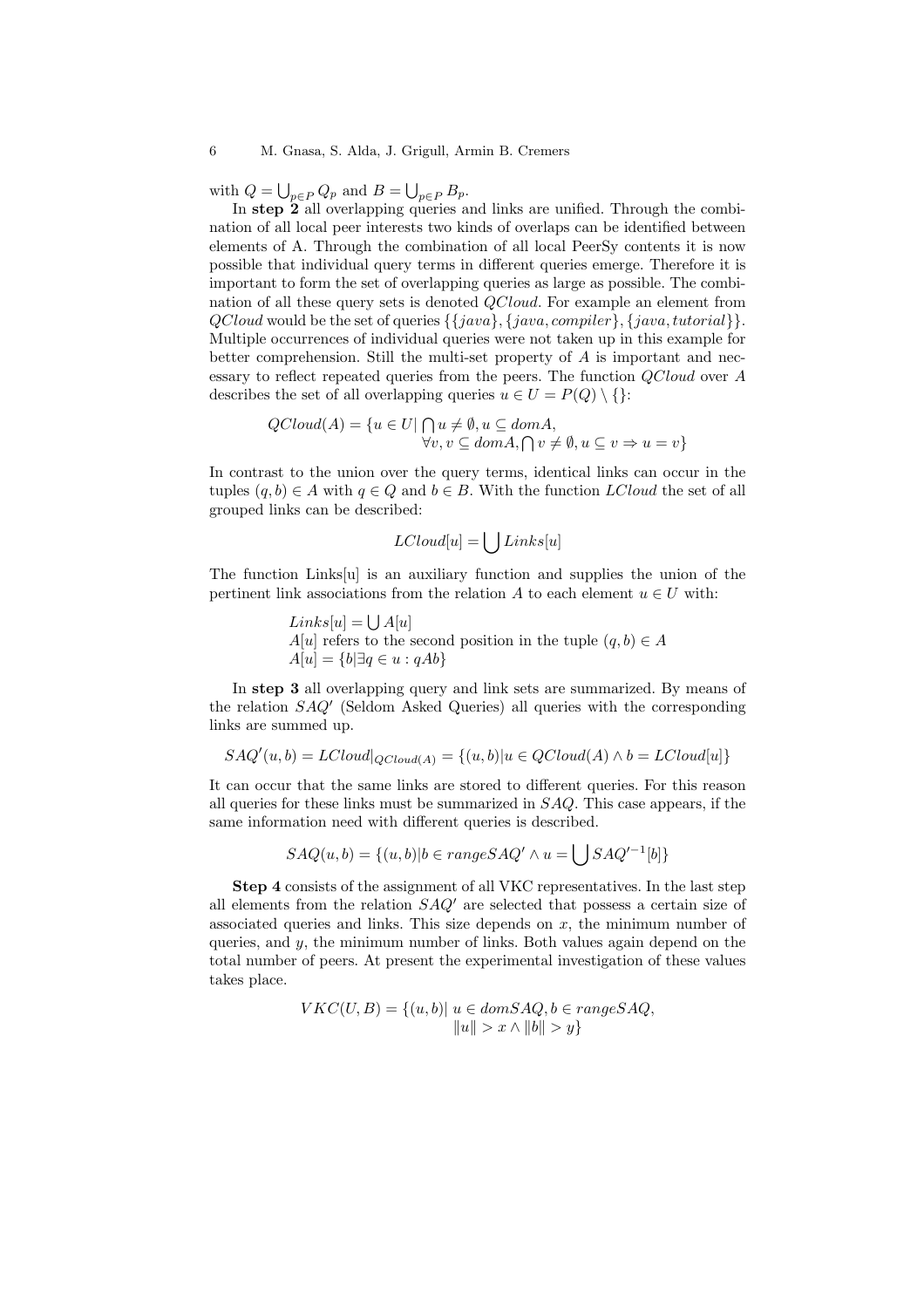After the four steps, a set of VKC representatives is found. The problem of different verbalizations of the same information need on individual peers can be intercepted by viewing the entire peer-to-peer net. Over QClouds alternative queries can be reflected and over *LClouds* frequently and good-evaluated links are collected. Both functions detect synonymous descriptions of a special issue. The problem of polysemy cannot be solved by this procedure so far. However, in the future a detailed analysis of each VKC on a semantic level is planed in order to achieve a further partition.

#### 4.2 Growing of Virtual Knowledge Communities in a Peer-to-Peer Network

Time # Peers SAQ Initial Peers 1st Growing Phase 2nd Growing Phase nth Growing Phase Query ID Link ID  ${1}$  {1,5}  ${2,3}$ <br> ${4}$  ${2,4}$ <br> ${3}$ SAQ Quen ID Link ID  $\{1\}$  {1,5} **{2,4,6} {2,3,7,9, 14}** {5} {6} {7,8} {10}  ${9}$   ${8}$ SAQ Quer ID Link ID  $(1, 5)$ **vkc ({2,4,6,10,11,17,22}, <sup>1</sup> {2,3,7,9,11,17,19,20,21})** {5} {6} {7,8} {10} ,<br>{8} .... .... 1s<br>VKC VKC **vkc ({2,4,6,10,11,17,22}, <sup>1</sup> {2,3,7,9,11,17,19,20,21}) vkc ({7,8,13,14,18}, <sup>2</sup> {10,13,18,22,23}) SAC** Query ID Link ID  ${1}$   ${1,5}$ <br> ${5}$   ${6}$  $\frac{1}{(5)}$ <br> $(9)$  $(8)$ .... ....

The growing of a VKC over some phases is visualized in figure 3.

Fig. 3. Growing of Virtual Knowledge Communities

In the upper half one can see the SAQ relation – depicted as a table – for each phase containing query and link IDs, which have been collected by the individual peers. One can consider the SAQ table as a database that has been realized on a well-known peer existing in the virtual network. This well-known peer is capable to receive so-called seldom asked queries from peers, which could not be assigned directly to a certain existing group. As time continues, the SAQ table grows with more links and queries, but also the number of peers having joined the virtual network. If a certain number of queries and links is transcended, representatives for Virtual Knowledge Communities can be identified (step 4 in section 4.1). In the given scenario in figure 3, a representative  $vkc_1 \in VKC$  is computed in the first growing phase, after the virtual network has been initialized. The pertaining peer group is built afterwards, containing the respective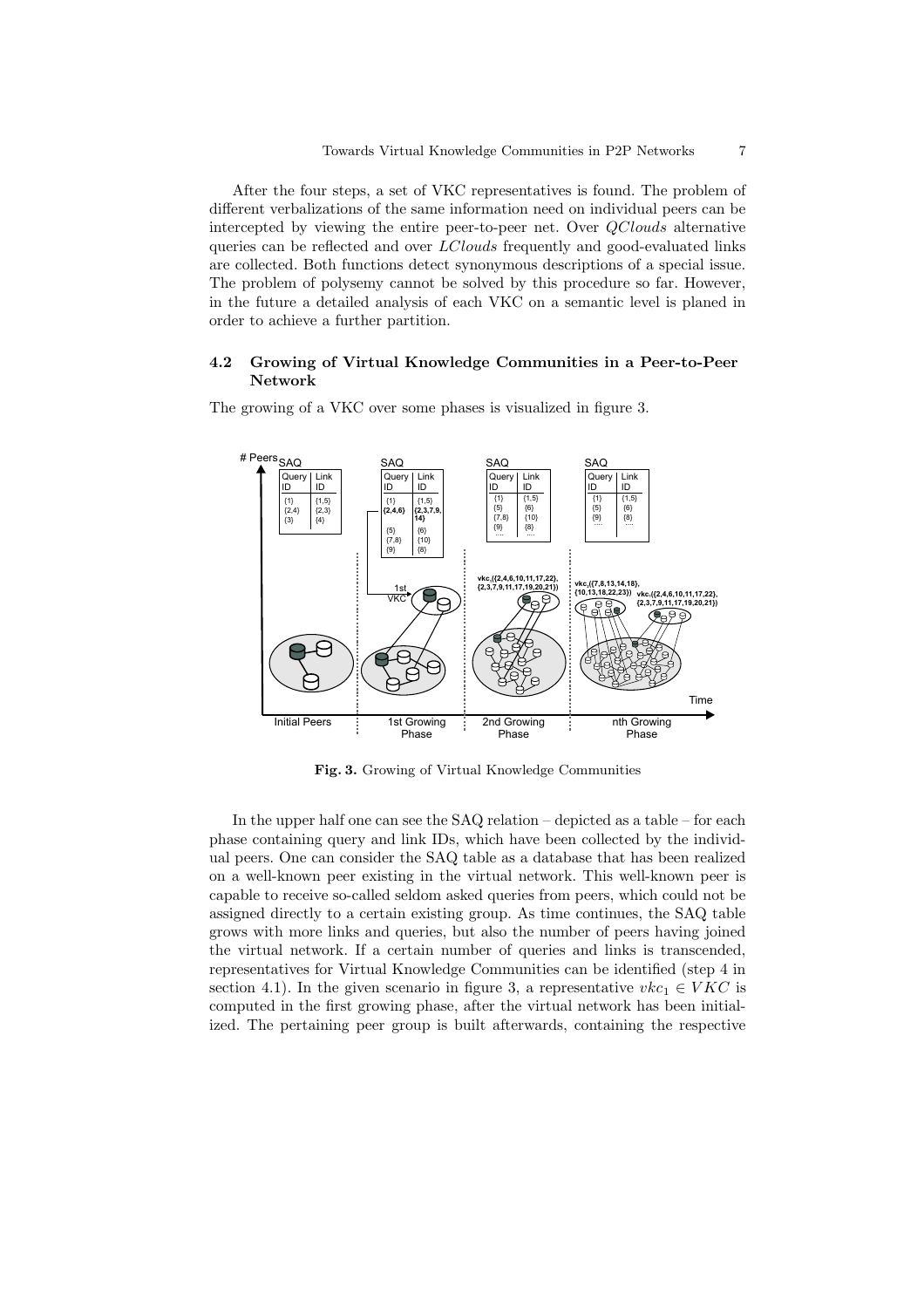peers that have previously pushed the link/query associations to the SAQ table. The generation of this new peer group will then be announced to all interested peers. Peers can pre-select the announcements for new Virtual Knowledge Communities through personalized filters that are placed on the same well-known peer. Once a VKC is created the respective representative for it is removed from the SAQ  $(SAQ \setminus vkc_x)$ .

## 4.3 Distributed Retrieval System

Figure 4 demonstrates how a single query is being processed by ISKODOR. The user initiates the process by sending out a query-request. This request is then being sent to three different working units.



Fig. 4. Architecture of ISKODOR

A common internet search engine, like Google, executes its general queryprocess. At the same time, the PeerSy database is activated, looking for memorized links that the user has used formerly. In parallel to those two processes, the query is being sent out to the peer network. The query is being matched to the representative  $vkc_x \in VKC$  of the different VKCs, starting with those groups, the user is already member of and then extending the matching onto the rest of the groups. There are two possibilities to consider now: (1) In case there is a match and the user/peer is already part of this group, he simply gets the appropriate links to his query. If the user/peer is not part of the group, the group itself can decide on how the peer could now join the group and on how many and what kind of links the user gets an inside on. This way the privacy of the group is assured and the group itself can decide on what kind of protection is needed. (2) The other case occurs if no VKC exists to this specific query and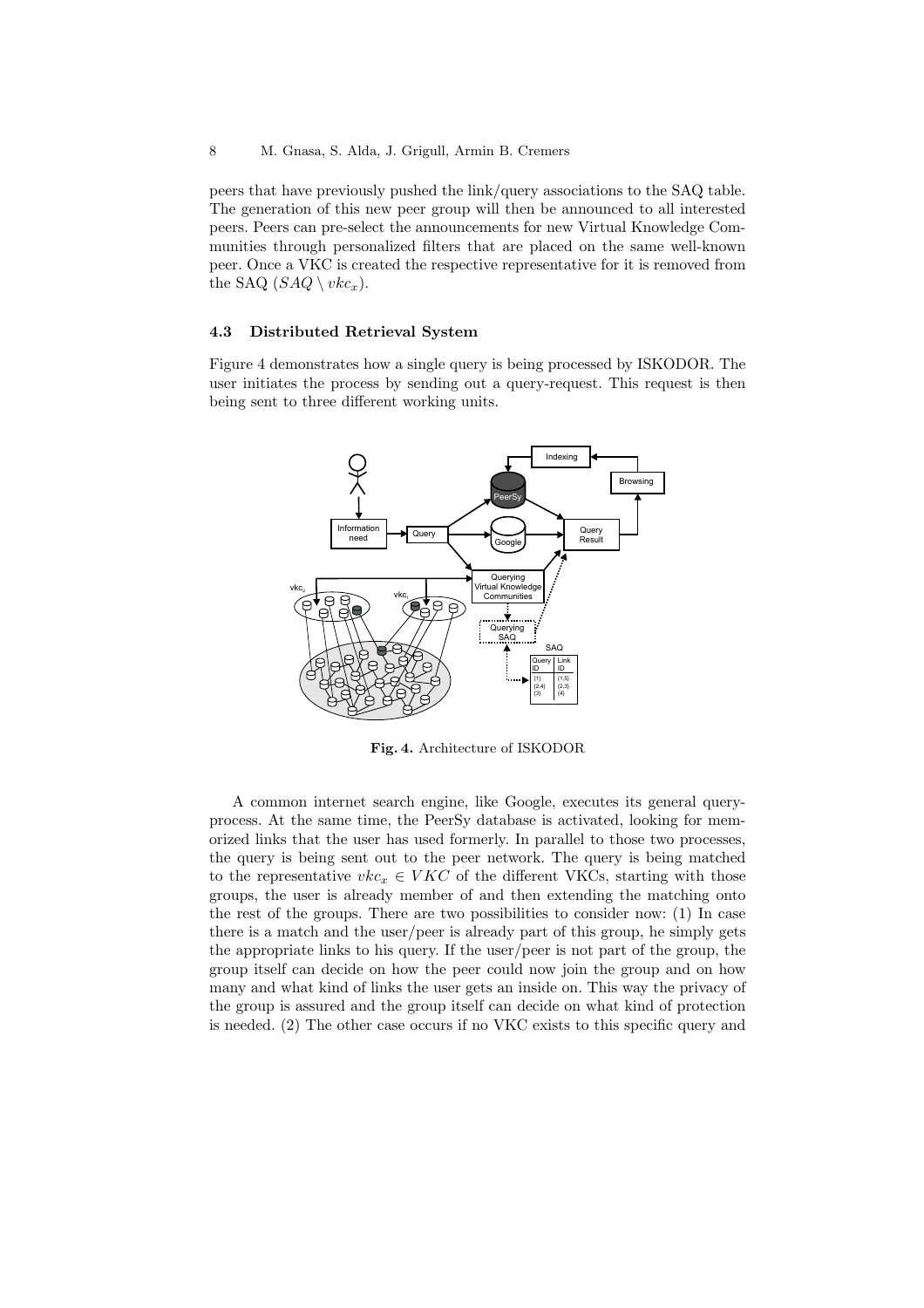all matches with the representative were unsuccessful. In this case the query is being matched to the SAQ-list to find out if queries and links exist, that were just too few in number to create a Virtual Knowledge Community. If this matching has been successful, the query is being inserted to the corresponding queries and links. At this point the growing of the queries for this field of interest can even lead to the creation of a new peer group based on the queries and links concerned. If no match was found, the query is not being inserted into the SAQlist. The network cannot satisfy the query-request and no corresponding links are sent back to the initiator.

After these processes are being run in parallel, the links from the three sources are being represented to the user. The user can now navigate through the hits and put relevant links into the PeerSy database. Once a new query-link entity has been inserted that had been found by an internet searching machine, a matching with the representative of the peer groups is initiated as described above. If a matching is found, the corresponding peer has the possibility to join this group. If no match is found, the query-link is being inserted into the SAQ-list.

## 5 Related Work

In the following section some related systems are presented. Basically we refer to other studies which outline different methods to memorize and share bookmarks and to form groups based on interest. Particularly, we portray three systems that cover these areas of interest.

WebView (cf. [Cockburn et al., 1999]) is a prototype designed to improve the efficiency and usability of page revisitation. It does this by integrating many revisitation capabilities into a single display space, an add-on window that interacts with unaltered versions of Netscape Navigator. Whenever the user visits a page in Netscape, WebView keeps track of the page and applies a tree-like structure to the stored page-links. In contrast to PeerSy, this tool keeps track of every page that has been visited and it does not link the query that led to the page to the appropriate bookmark. Furthermore, this system does not support the collaborative aspect of sharing bookmarks between group members or the creation of groups of interest.

The system CIRE (Collaborative Information Retrieval Environment) (cf. [Romano et al., 1999]) is dedicated to support collaborative information seeking and retrieving. It constitutes the implementation of an integrated knowledge creation environment in which IR (Information Retrieval) and GSS (Group Support Systems) are combined to provide integrated group support for all tasks required for teams to work together, including information retrieval. The difference to ISKODOR appears to be the client-server architecture the system is build on. The ISKODOR architecture exploits both the extensive distributed resources available at the peers in addition to a centralized repository of the SAQ-list. This minimizes the role of centralized resources for low cost and scaling.